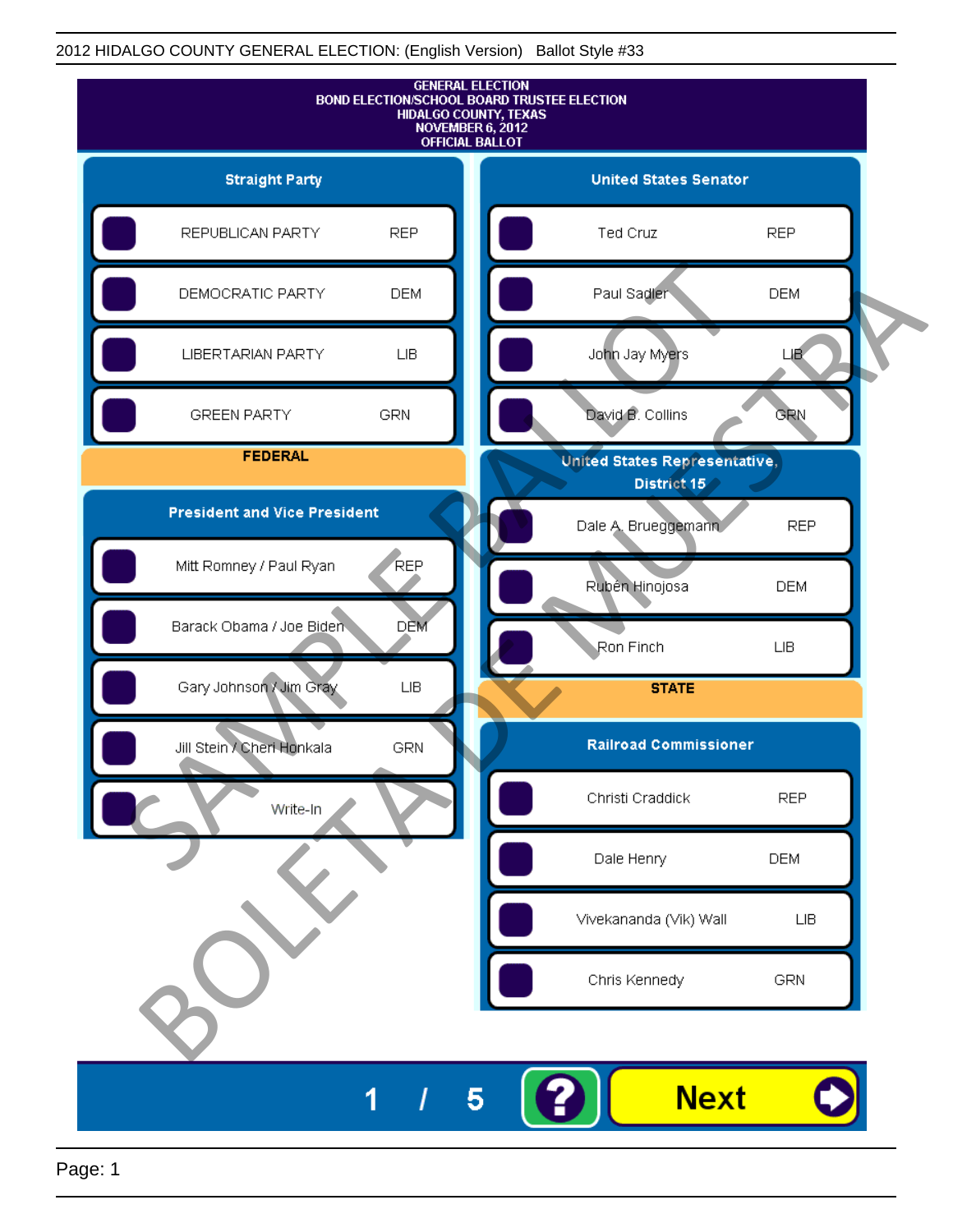

Page: 2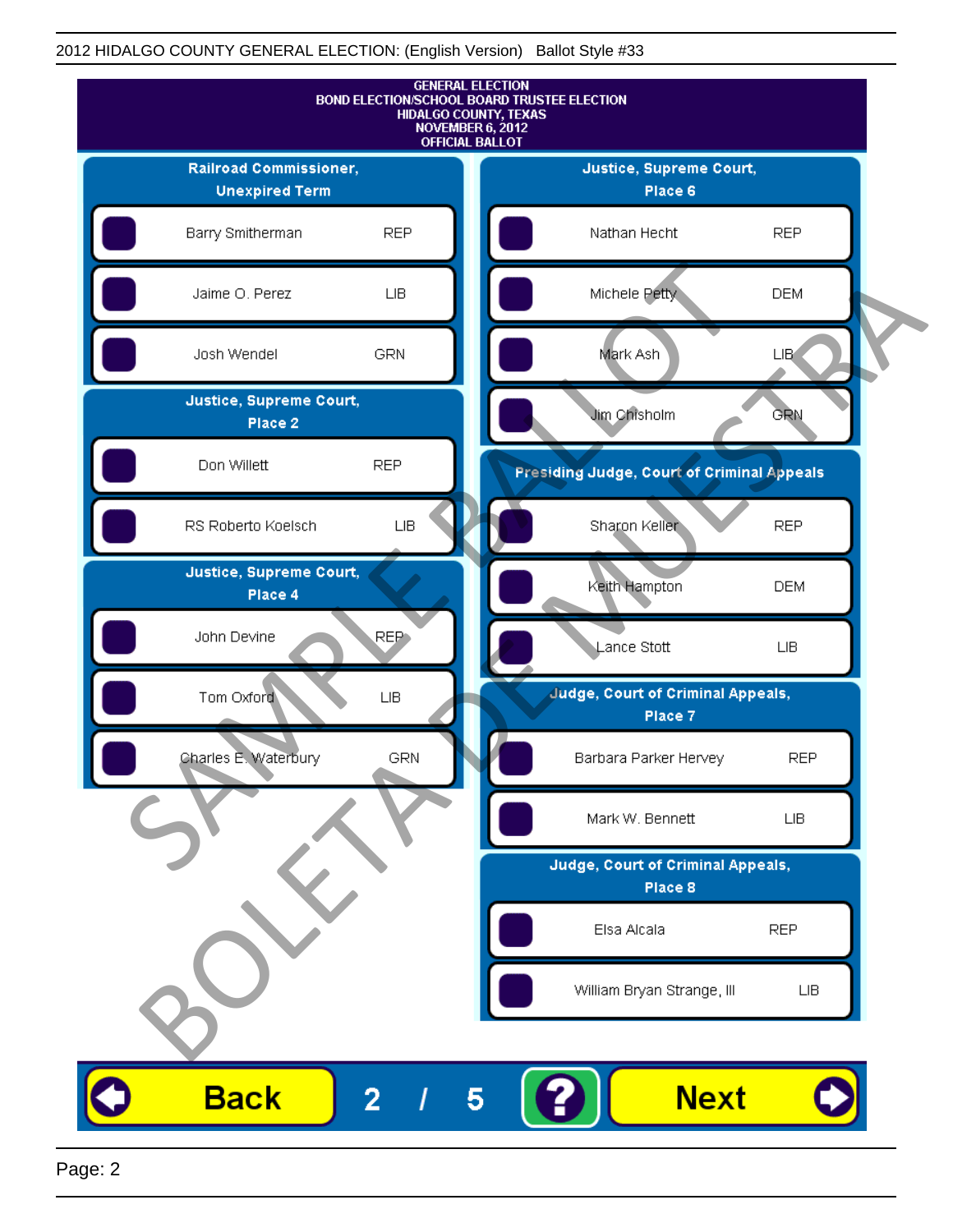

Page: 3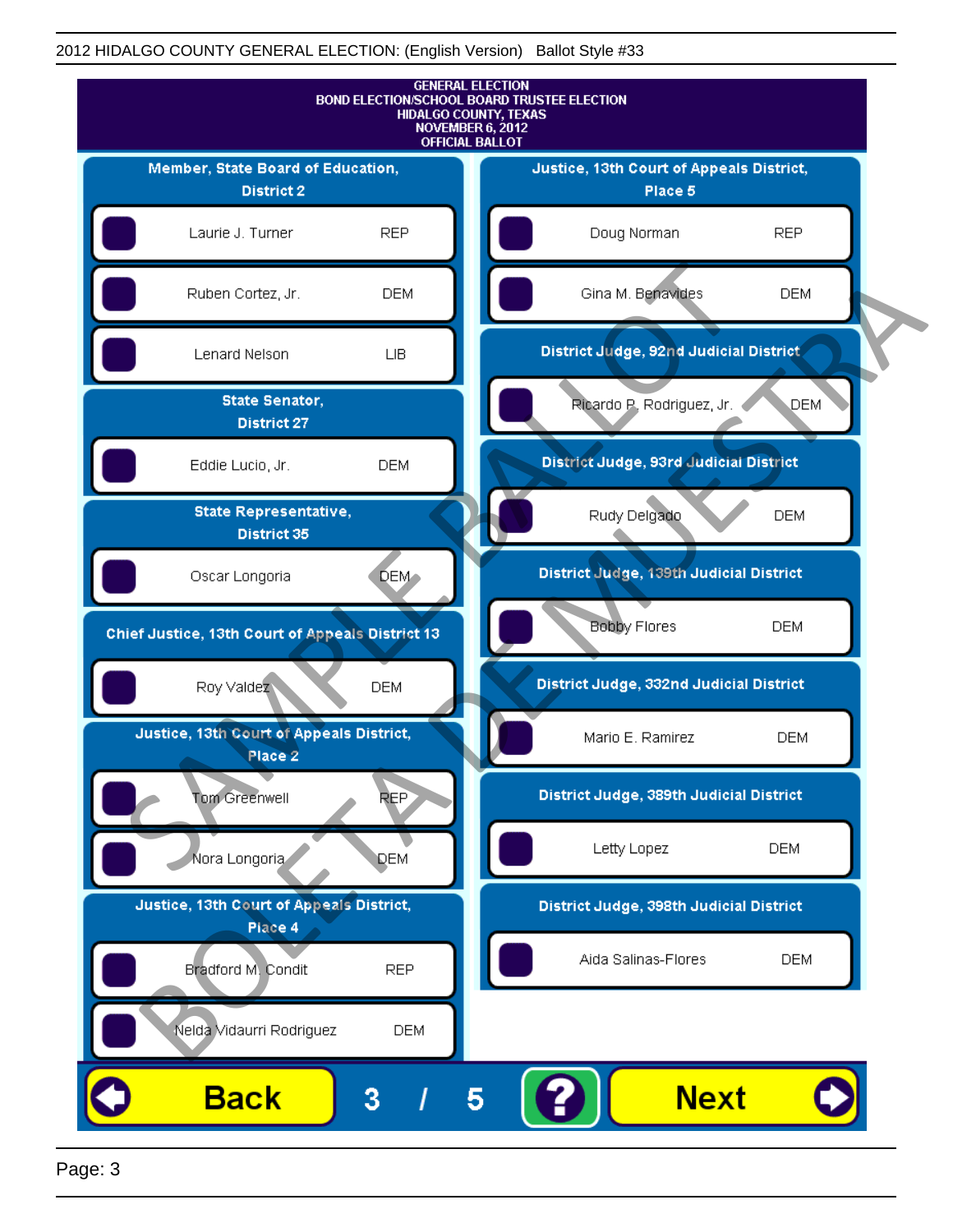|                                                                                                                                                                            |            | <b>GENERAL ELECTION</b><br>BOND ELECTION/SCHOOL BOARD TRUSTEE ELECTION<br>HIDALGO COUNTY, TEXAS<br>NOVEMBER 6, 2012<br><b>OFFICIAL BALLOT</b> |
|----------------------------------------------------------------------------------------------------------------------------------------------------------------------------|------------|-----------------------------------------------------------------------------------------------------------------------------------------------|
| District Judge, 430th Judicial District                                                                                                                                    |            | <b>WESLACO INDEPENDENT SCHOOL DISTRICT</b>                                                                                                    |
| Israel Ramon, Jr.                                                                                                                                                          | <b>DEM</b> | <b>School Trustee,</b><br>Place No. 1                                                                                                         |
| District Judge, 449th Judicial District                                                                                                                                    |            | Erasmo "Moe" Lopez                                                                                                                            |
| Jesse Contreras                                                                                                                                                            | <b>DEM</b> | Javi Herrera                                                                                                                                  |
| <b>COUNTY</b>                                                                                                                                                              |            | Mark Arce                                                                                                                                     |
| <b>Sheriff</b>                                                                                                                                                             |            | Rodolfo "Fito" Rodriguez                                                                                                                      |
| Robert Caples                                                                                                                                                              | <b>REP</b> | <b>School Trustee,</b><br>Place No. 2                                                                                                         |
| Guadalupe "Lupe" Trevino                                                                                                                                                   | DEM        | Roy Kello Ramirez                                                                                                                             |
| HIDALGO COUNTY DRAINAGE DISTRICT NUMBER ONE                                                                                                                                |            | Ivan Pérez                                                                                                                                    |
| <b>BOND ELECTION</b>                                                                                                                                                       |            | Richard Rivera                                                                                                                                |
| THE ISSUANCE OF \$184,000,000.00 IN BONDS AND THE<br>LEVYING OF THE TAX IN PAYMENT THEREOF FOR<br>IMPROVEMENTS TO THE DRAINAGE DISTRICT'S STORM<br><b>DRAINAGE SYSTEM?</b> |            | <b>School Trustee,</b><br>Place No. 3                                                                                                         |
| <b>FOR</b>                                                                                                                                                                 |            | Adrian Gonzalez                                                                                                                               |
| <b>AGAINST</b>                                                                                                                                                             |            | Orlando "Orly" Rodriguez                                                                                                                      |
|                                                                                                                                                                            |            |                                                                                                                                               |
| <b>Back</b>                                                                                                                                                                | 4          | <b>Next</b><br>5                                                                                                                              |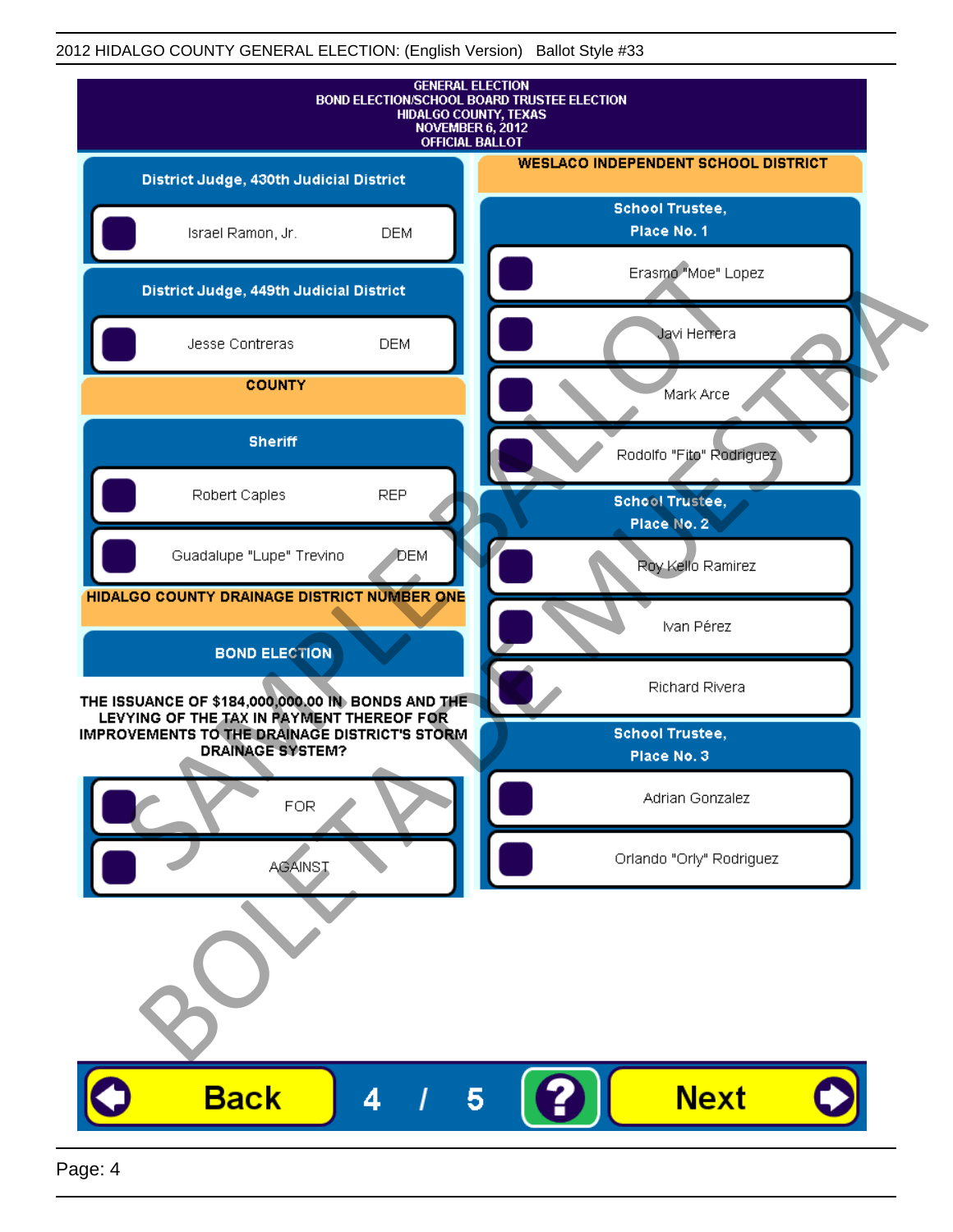## **GENERAL ELECTION** BOND ELECTION/SCHOOL BOARD TRUSTEE ELECTION<br>HIDALGO COUNTY, TEXAS<br>NOVEMBER 6, 2012 **OFFICIAL BALLOT**

Review

#### UNOPPOSED CANDIDATES DECLARED ELECTED

Judge, County Court at Law No. 7 Sergio Valdez (DEM)

County Tax Assessor-Collector

Frame The Passe, Precinct No. 1<br>
County Commissioner, Precinct No. 1<br>
SC. Cutellar Jr. (DEM)<br>
County Commissioner, Precinct No. 2<br>
Ulastice of the Peace, Precinct No. 2<br>
Ulastice of the Peace, Precinct No. 2<br>
Robert M. "Bl County Commissioner, Precinat No. 1<br>
A County Commissioner, Precinat No. 3<br>
Use of the Peace, Precinat No. 3<br>
Use of the Peace, Precinat No. 1<br>
There is a precinc No. 2<br>
There is a precinc No. 2<br>
There is a precinc No. 2<br>

**Back** 

5

5

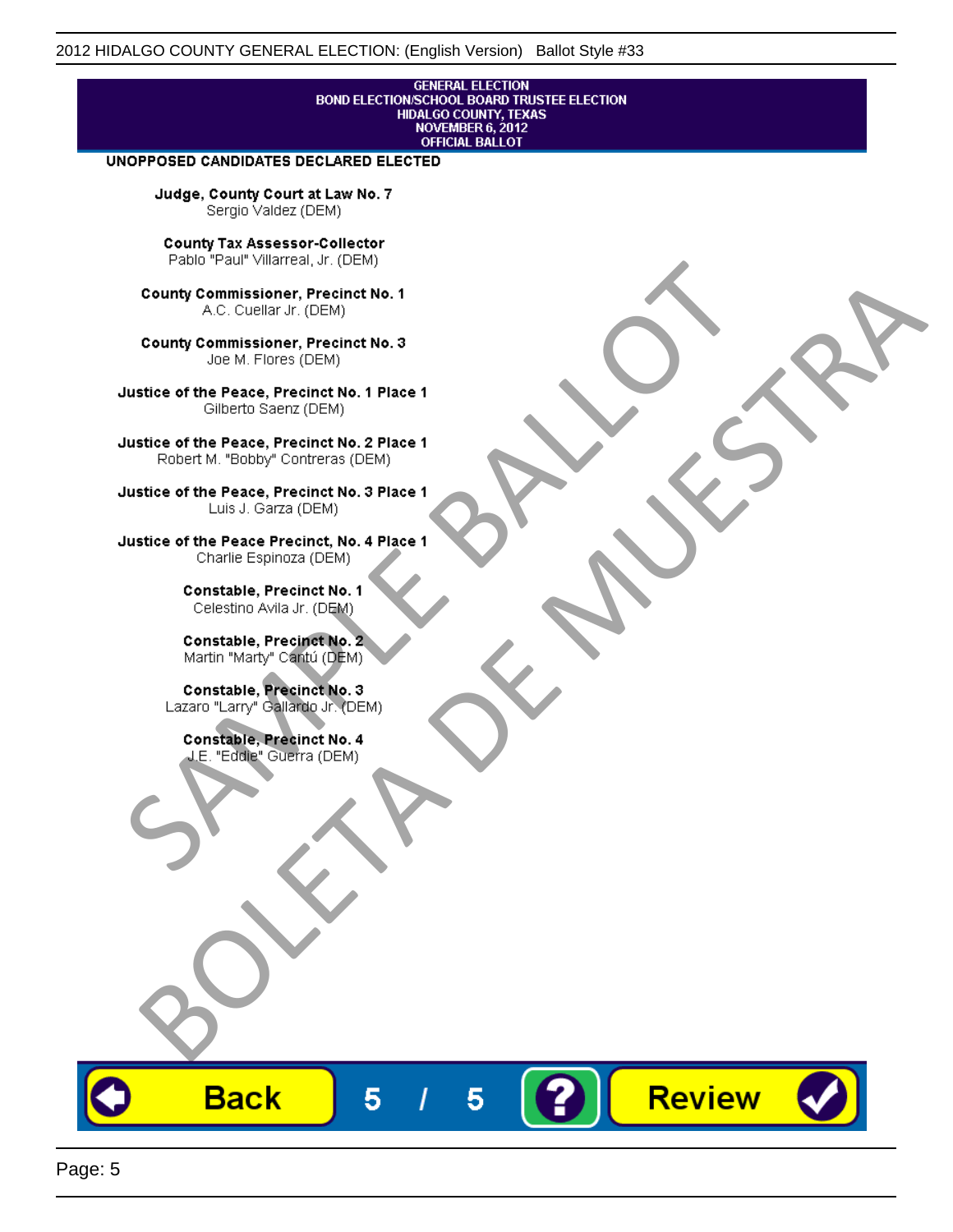# **Summary Ballot Instructions**

Press the candidate name or contest title to return to a contest.

Vote button will light up when

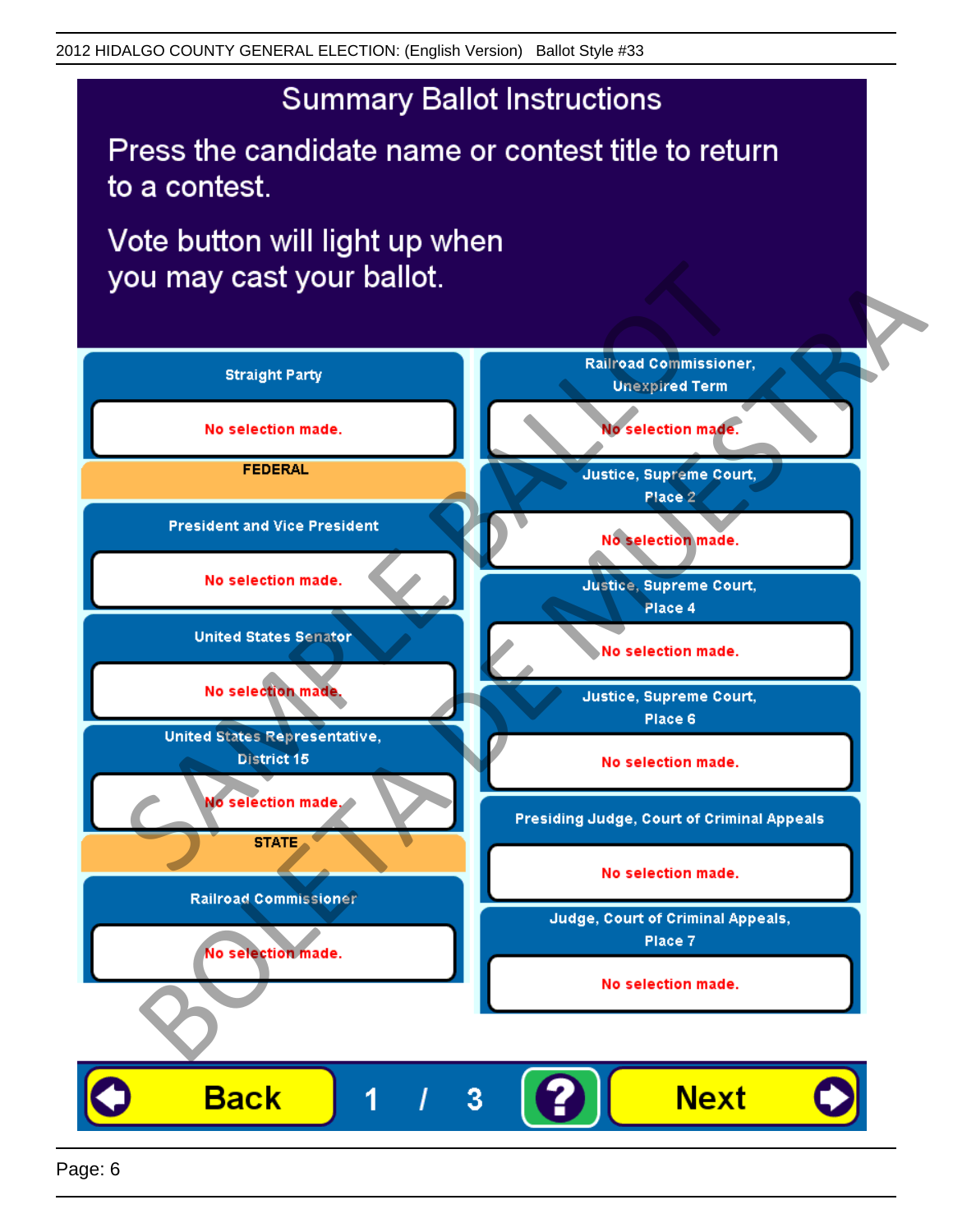# **Summary Ballot Instructions**

Press the candidate name or contest title to return to a contest.

Vote button will light up when